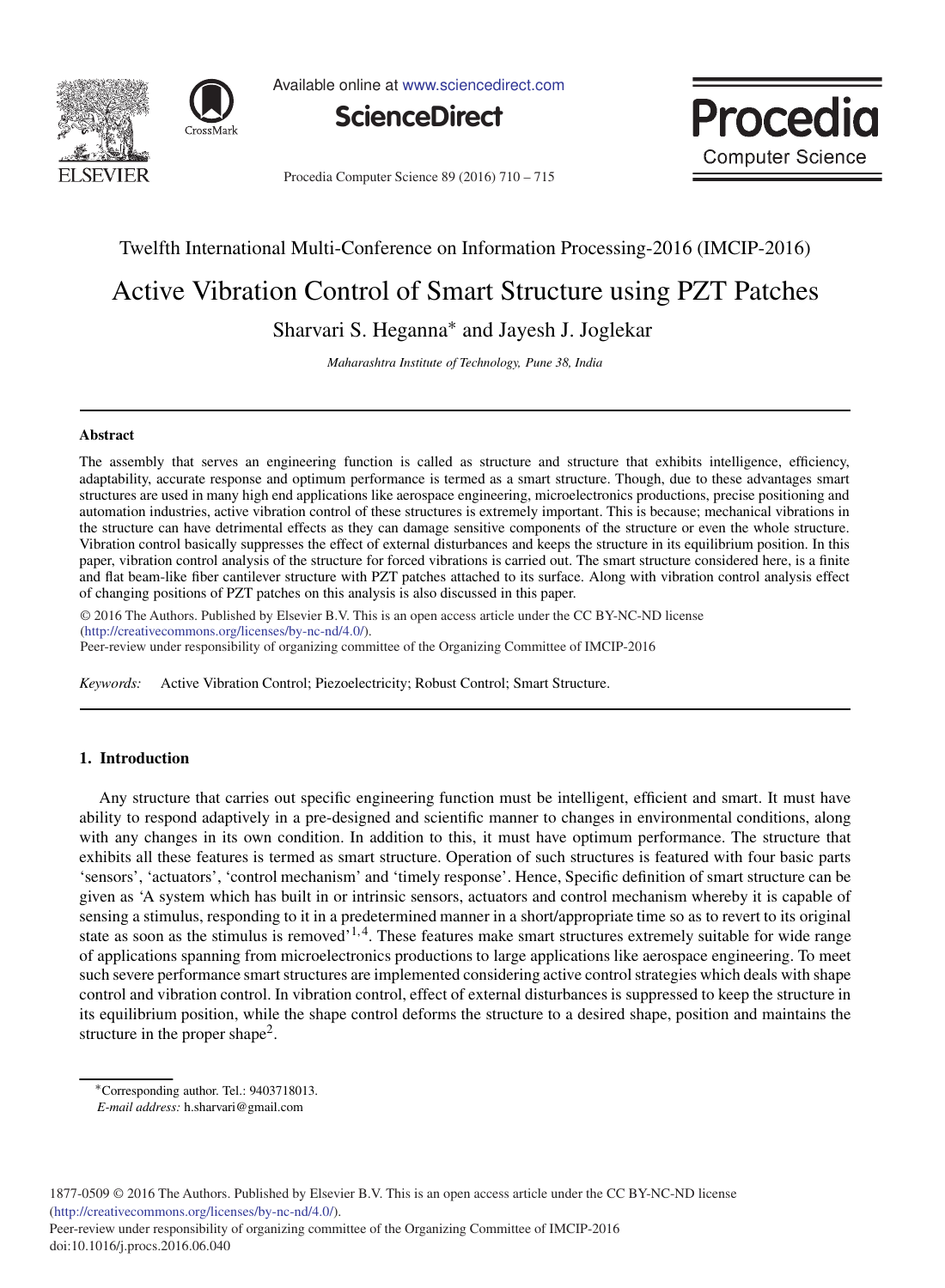

Fig. 1. Experimental Setup of the System.

As mechanical vibration resonance in the system gives rise to detrimental effects, suppression of such vibrations is very crucial and many control mechanisms are designed for the same. Basics of smart structures and their applications is explained by V. K. Wadhvan.<sup>1</sup> Neda Darivandi Shoushtari has explained optimal active control of flexible structures which deals with shape control and vibration control strategies.<sup>2</sup> Vibration control analysis of a cantilever beam using of piezoelectric patches is discussed by Hamed Mohammadi and Sallehuddin Mohamed Haris.<sup>3</sup> Martin Pohl and Michael Rose have investigated application of piezoelectric shunt damping of a circular saw blade for noise and vibration reduction. In this application authors have used autonomous power supply in which the required energy for the electronics is taken from the rotation by a generator, so that no change of the machine tool is required.<sup>4</sup> Further, some applications of smart structures for active vibration control is given by Melin Sahin, Fatih Mutlu Karadal and Yavuz Yaman.<sup>5</sup> Piezoelectric material exhibits reversibility property, which makes it suitable to use as sensor as well as an actuator. This technique, called as self sensing can also be used for vibration suppression. Kenta Seki and Makoto Iwasaki have explained this phenomenon.<sup>6</sup>

Vibrations here refer to the repeating motion or deformations of an elastic structure. From Structural engineering point of view, vibrations are defined based on the 'restoring force' present in the system. In presence of a restoring force the mass of a system gets excited and is disturbed from its rest or equilibrium position which in turn initiates vibrations. For modeling of the vibrating system, four types of forces are taken into account. Those are inertial force, spring force, damping force, total external force. Generally, conventionally engineered structures are over-designed, for meeting safety requirements. But ideally, designed system should work passively for purpose and adaptively for crises. Moreover, practically conventional approach gives rise to higher costs due to over-designing. Hence, smart configuration would be that in which normal loads are taken care of in normal conditions, and suitable actuation systems are activated to tackle abnormal loads. This paper deals with implementation of active control strategy, specifically active vibration control<sup>1,3</sup>.

#### **2. Experimental Setup**

Figure 1 shows an experimental setup of the designed system.

Block diagram of the system setup is given in Fig. 2. The smart structure considered here, is a finite and flat beam-like fibre cantilever structure with PZT patches attached to its surface. In order to analyze response of structure to forced vibrations vibrator is attached to a structure. A simple function generator is used to generate forced vibrations. Further PZT patches are used as a vibrations sensor, structural vibrations sensor and as an actuator as shown in the Fig. 2. Vibration sensor is subjected near a vibrator to sense vibrations of a structure. It senses vibrations in the beam the output voltage signal of the sensor is sent to the actuator after passing through controller. The signal sent to the actuator counteracts the motion of the beam and damps out its vibrations. Middle sensor senses overall vibrations in the structure.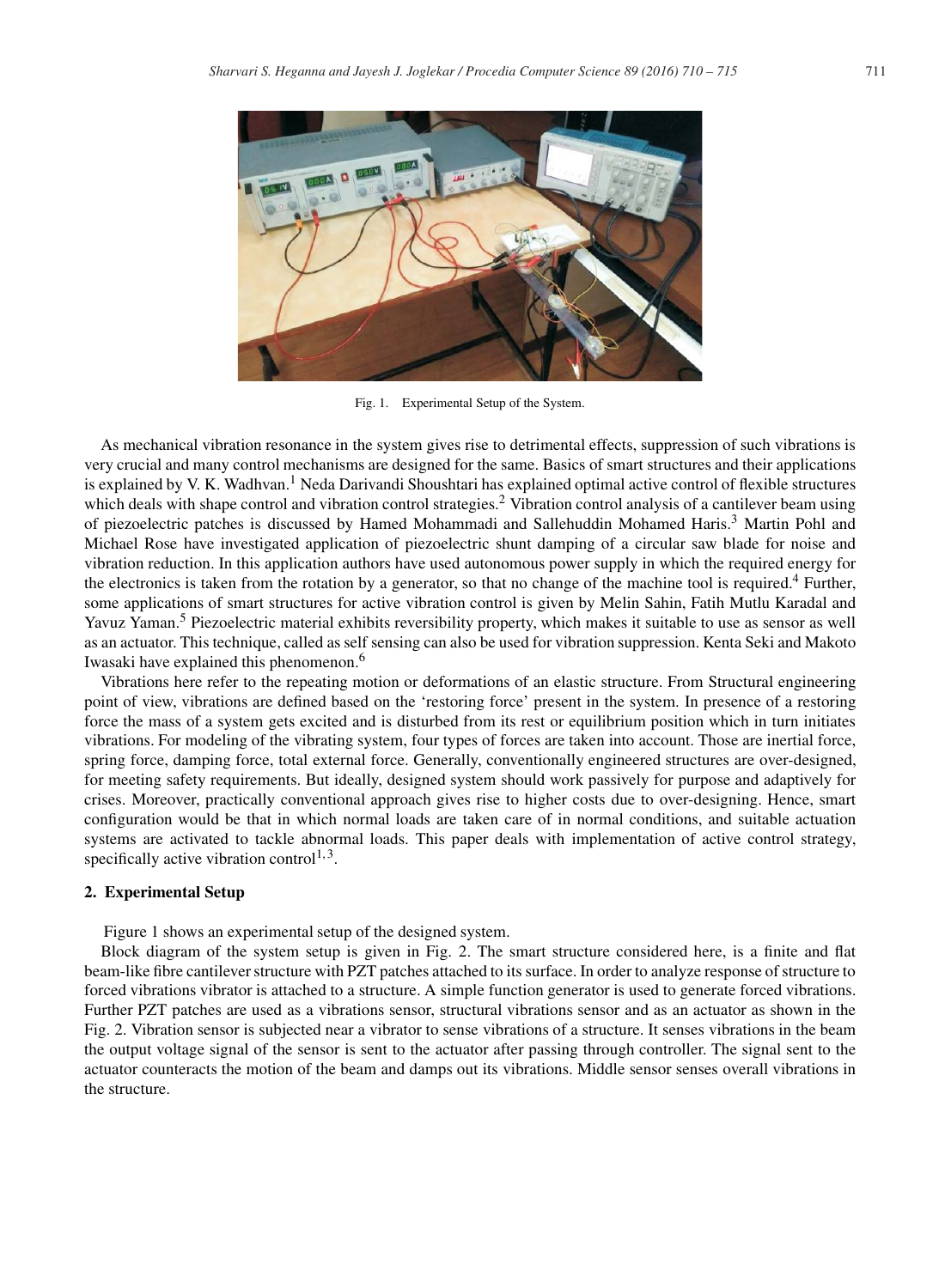

Fig. 2. Block Diagram of Experimental Setup.



Fig. 3. Block Diagram of Cantilever beam with PZT Patches.

# **3. Controller Design**

#### *3.1 Modeling of beam with piezoelectric patch*

Figure 3 illustrates a cantilever beam with PZT patches as vibration sensor, structural vibration sensor and an actuator.

The governing equation for PZT material is given as:

$$
\sigma = C_E S + eE \tag{1}
$$

$$
D = eS - \varepsilon E \tag{2}
$$

where,  $\sigma$  is the stress vector,  $C_E$  is the matrix of elastic constants under constant electric field (dependent on modulus of elasticity and Poisson's ratio),  $E$  is the electric potential,  $S$  is the strain vector,  $\varepsilon$  is the electric permittivity matrix under constant mechanical strain, *e* contains the piezoelectric coupling constants and *D* is the electric displacement  $vector<sup>2</sup>$ .

Further modelling of the beam with PZT patches for forced vibration is carried out using differential equations as follows:

$$
\frac{\partial^2}{\partial x^2} \left( EI(x) \frac{\partial^2 w(x,t)}{\partial x^2} \right) + c \frac{\partial w(x,t)}{\partial t} + m(x) \frac{\partial^2 w(x,t)}{\partial t^2} = F_d
$$
\n(3)

Here,  $\omega$  is the beam deflection, m is the mass, c is the damping constant, and Fd is an external force<sup>3</sup>. Above equation models beam considering spring force, damping force, inertial force and external force.

#### *3.2 Design of vibration sensor*

In the system, output of basic 30 mm piezoelectric disk due to presence of vibration is sensed through vibration sensing circuit as shown in Fig. 4. National Instrument Circuit Design Suit Multisim 14.0 is used for simulation of a designed circuit.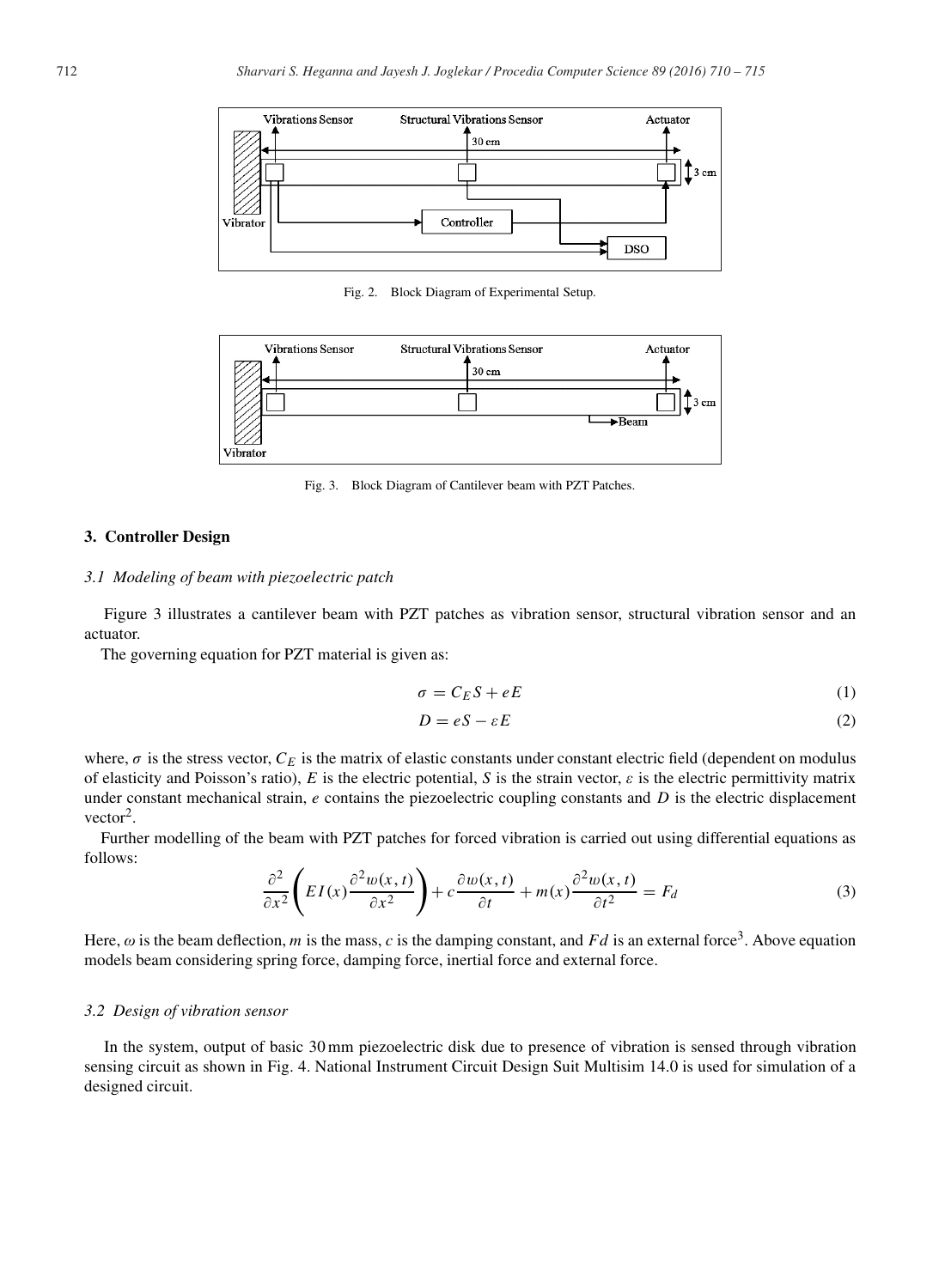

Fig. 4. Vibration Sensor Circuit.



Fig. 5. Vibration Sensor Along with Inverter Circuit.

# *3.3 Design of an inverter circuit*

Figure 5 Shows implementation of an inverter circuit. Output of this circuit is directly fed to the PZT patch that is working as an actuator. When PZT actuator is excited through exactly opposite waveform of that of the vibration sensor waveform, two signals, one due to forced vibrations and other from the actuators get added. If both the waveforms have same magnitude but are 180 degree out of phase their vector addition results into waveform of zero amplitude and frequency. Hence, basic mechanical vibrations present in the smart structure system are suppressed. This very visible phenomenon can be sensed through structural vibration sensor situated in the middle of the vibration sensor and an  $\arct{uator}^{3,4}$ .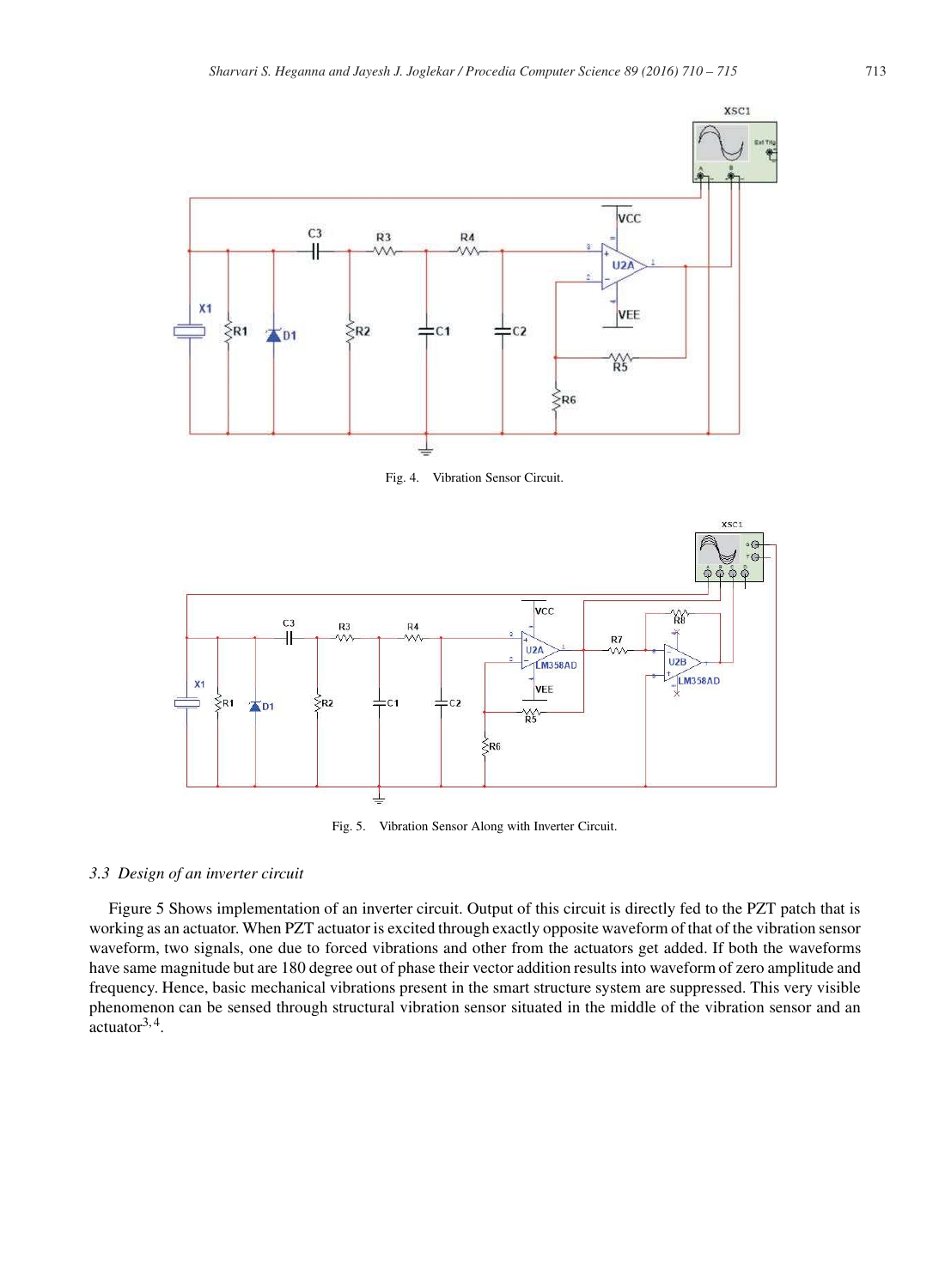

Fig. 6. Output of the Circuit Implemented in Fig. 5.

Mathematical equation for inverter circuit is given as:

$$
V_{\text{out}} = -\frac{R2}{R1}V_{\text{in}}\tag{4}
$$

To achieve exactly inverted waveform  $R1 = R2$ .

Even though, this phenomenon works for small structures, practically, for large structures vibration suppression in the system is highly influenced by location of the PZT patches, i.e. sensors and actuators. This is observed by changing positions of the PZT vibrator and PZT actuator patch on the structure. It shows that distance between vibrator and actuator patch is directly proportional to the amplitude of structural vibrations, i.e. as distance decreases amplitude of structural vibrations decreases<sup>2</sup>.

$$
V = k * D \tag{5}
$$

where,  $V$  is structural sensor output voltage,  $k$  is constant of proportionality that can be defined as a coefficient of transformation from mechanical energy to electrical energy and *D* is distance between vibrator and an actuator. Concept is explained well below in the Result analysis.

## **4. Result Analysis**

Initially, experiment was performed to analyze response of the system i.e. flat beam-like fiber cantilever structure with PZT patches for different frequency and voltage ranges. In this experiment, it was observed that in the frequency range 2.8 kHz to 3.6 kHz PZT patch working as vibration sensor gives accurate response with maximum vibration amplitude voltage. Outside this range, amplitude of voltage of sensed vibration decreases. Hence, vibrator frequency is taken as 3 kHz. Further, 1 V peak to peak amplitude of vibration voltage is taken. This is because, if vibration amplitude is less, vibration sensor does not sense sufficient amount of vibrations and if vibration amplitude is large it gives rise to mutual vibration sensing that is, two nearly placed PZT patches sense each other's vibrations.

When output of circuit shown in Fig. 5. is given to actuator PZT patch, net vibrations in the structures are suppressed. Results of this experiment were observed on Digital Storage Oscilloscope. Further, effect of changing distance between sensor and actuator is also verified below. Output of the circuit implemented in Fig. 5. is shown below. Here, Channel 1 is input while channel 2 represents output of the circuit.

Further, results were evaluated by varying location of the actuator with respect to vibrator and vibration sensor. Here in DSO, Channel 1 of shows vibration sensors output and channel 2 shows output of the structural vibration sensor.

# Case 1:  $D = 28$  cm

For  $D = 28$  cm, structural vibrations that are sensed by middle PZT structural vibration sensor are  $224$  mV, i.e. Amplitude of vibration is suppressed from 896 mV to 224 mV.

Case 2:  $D = 16$  cm

For  $D = 16$  cm, structural vibrations that are sensed by middle PZT structural vibration sensor are  $104$  mV, i.e. Amplitude of vibration is suppressed from 888 mV to 104 mV.